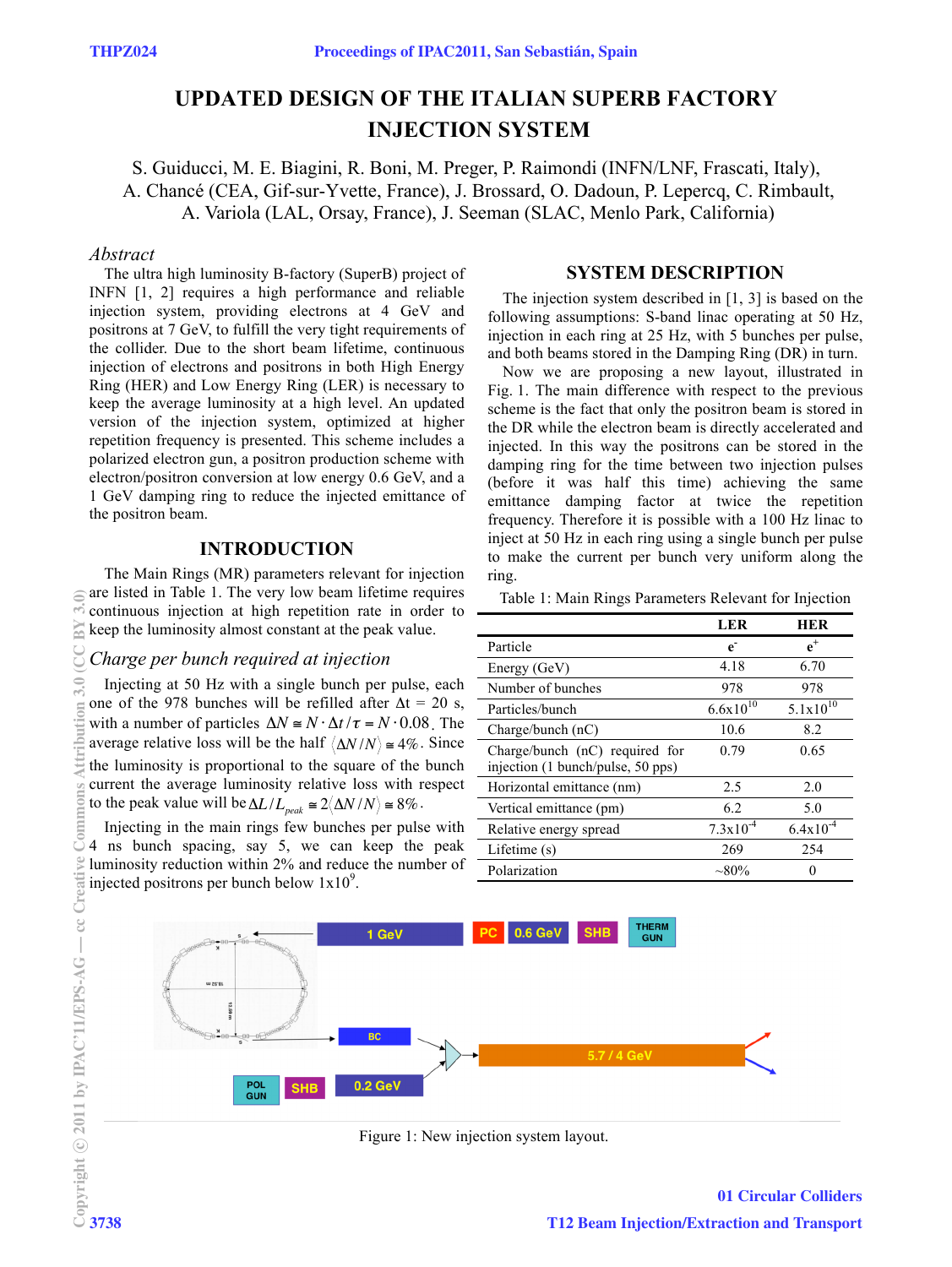A "high current" electron gun is used for positron production. A single electron bunch (or a short train of up to 5 bunches), with 10 nC charge is produced at 50 Hz and passed through a sub-harmonic bunching system to reduce the bunch length from 1 ns FWHM down to 10 psec. The bunching system consists of 2 standing wave cavities operating at 238 MHz and 476 MHz, the  $12<sup>th</sup>$  and the  $6<sup>th</sup>$  sub-harmonics of the 2856 MHz, followed by an Sband buncher. The frequency of 476 MHz is the same as the DR and main rings frequency in order to synchronize the injected bunches.

The bunch is accelerated at 0.6 GeV in a S-band 50 Hz linac and focused on the positron converter.  $e^+/e^$ conversion is done at low energy, as in the previous scheme [1], using a high efficiency system described in a following section.

After the converter an L-band linac accelerates the positron bunch up to 1 GeV for injection into the DR.

The bunch is stored for 20 ms in the DR, corresponding to  $\sim$  3 betatron damping times, and then extracted. A bunch compressor reduces the bunch length at the entrance of the linac in order to minimize the bunch energy spread for HER injection [1].

A 6 GeV S-band linac accelerates the bunch up to the nominal HER energy.

Electrons are produced using a polarized gun like the one used by the SLC collider at SLAC [4]. The possibility to use the SLAC gun itself, presently available, is under consideration. A polarization of 80% has been routinely achieved. The bunch length is reduced down to 10 ps FWHM by means of two sub-harmonic bunching systems. Further optimization will be needed to fit the low charge, short bunch operation mode required. The normalized emittance at the gun exit is  $1.5 \cdot 10^{-5}$  m, three times smaller than the value required for MR injection. The emittance increase due to the bunching process depends on the bunch charge. In our case the required charge per bunch is only 0.8 nC, a factor  $\sim$  20 below the nominal emitted charge per bunch, and therefore we expect that even with some blow-up the final emittance will satisfy the injection requirements. After the bunching systems the electron bunch is accelerated in a 50 Hz 0.2 GeV S-band linac before merging in a combiner magnet with the positron line at the exit of the bunch compressor. Acceleration up to the LER energy is performed in the same 6 GeV linac used for positrons, which is operated at 100 Hz alternating one positron pulse with one electron pulse.

# **LINAC**

In this scheme there are three sections made of room temperature S-band linac. The main S-band linac parameters are listed in Table 2. In the electron mode 12 out of 40 RF stations of the 6 GeV linac are switched off to accelerate the beam at 4.2 GeV.

The positron converter is followed by a 1 GeV L-band linac that allows a large positron capture and transport efficiency. L-band, room temperature linacs are unusual in the field of particle accelerators. One is in operation at the University of Osaka [5], another one is foreseen for injection into the SuperKEKB collider [6]. Both are based upon the use of  $30 \div 40$  MW Klystrons and SW two meter length copper sections, with average gradient of  $12 \div 13$ MV/m. The parameters for the L-band linac section are shown in Table 3.

Table 2: S-band Linac Parameters

| <b>Section</b>           |     |     |     |
|--------------------------|-----|-----|-----|
| Energy (GeV)             | 0.6 | 0.2 | 6.0 |
| Repetition rate (pps)    | 50  | 50  | 100 |
| Length $(m)$             | 30  |     | 270 |
| Number of klystrons      |     |     | 40  |
| Klystron peak power (MW) | 50  | 50  | 60  |
| Number of sections       |     |     | 80  |
| Gradient (MV/m)          | 23  |     | 25  |

For the 6 GeV linac we have a possible solution with C-band sections, in alternative to the S-band one reported in Table 2. C-band linac sections are being developed and tested at LNF with good performance [7]. This solution, listed in Table 3, would be some  $6\div 7$  % more expensive than the S-band but would require a shorter tunnel. Therefore it will be preferred only if the shorter tunnel gives important advantages for the SuperB complex layout. At present we have a layout solution with S-band linac that fits in the approved site at Tor Vergata University Campus (Rome).

Table 3: L-band and C-band Linac Parameters

| <b>Section</b>           | L-band | C-band |
|--------------------------|--------|--------|
| Energy (GeV)             | 1.0    |        |
| Repetition rate (pps)    | 50     | 100    |
| Length $(m)$             | 100    | 170    |
| Number of klystrons      | 20     | 50     |
| Klystron peak power (MW) | 40     | 50     |
| Number of sections       | 40     | 100    |
| Gradient (MV/m)          | 12.5   | 40     |

#### **POSITRON PRODUCTION**

The positron source design [8] allows taking into account a low energy drive electron beam (0.6 GeV). For this it was necessary to optimize the  $e^+$  production yield and the capture efficiency to fit the damping ring acceptance. The first was maximized at 1.7  $e^{\frac{1}{r}}$  e for a tungsten target of  $\sim$  1 cm (3 radiation lengths). Moreover the total flux takes advantage from the high bunch charge delivered by the electron gun  $({\sim} 10 \text{ nC})$ .

As far as the capture is concerned a high efficiency system, consisting of a 20 cm Adiabatic Matching Device and of large iris L-band cavities has been proposed. At the same time also the efficiency of a 'standard' capture in Sband was estimated. To reduce the longitudinal emittance a first deceleration cavity was considered. A new idea was also proposed by introducing a L-band cavity operated in TM020 mode for deceleration. This increases the bunching efficiency preserving the transverse acceptance  $\frac{1}{2}$ <br> $\frac{1}{2}$ <br>3739  $\frac{3}{2}$